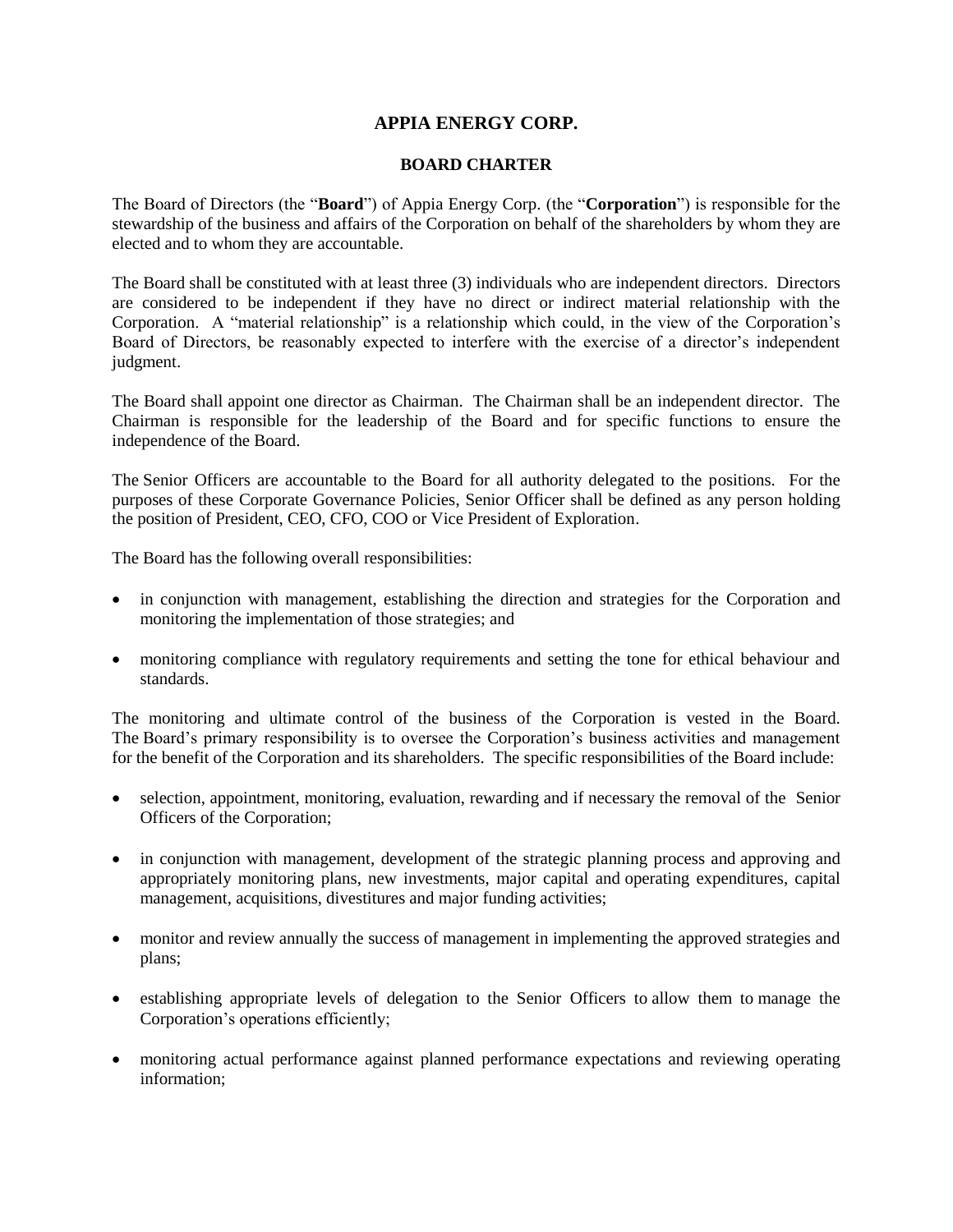- appreciation of areas of significant business risk and ensuring arrangements are in place to adequately manage those risks;
- overseeing the management of safety and occupational health, environmental issues and community development;
- satisfying itself that the financial statements of the Corporation fairly and accurately set out the financial position and financial performance of the Corporation for the period under review;
- satisfying itself that there are appropriate reporting systems and controls in place to assure the Board that proper operational, financial, compliance, risk management and internal control processes are in place and functioning appropriately;
- ensuring that appropriate external audit arrangements are in place and operating effectively;
- developing the Corporation's approach to corporate governance issues;
- having a framework in place to help ensure that the Corporation acts legally and responsibly on all matters consistent with the Code of Business Conduct and Ethics; and
- reporting to shareholders.

At all times the Board retains full responsibility for guiding and monitoring the Corporation; however, in discharging its stewardship it makes use of committees. To this end, the Board has established the following committees:

- Audit Committee; and
- Compensation Committee.

The Corporation also has in place a Disclosure Committee comprised of the CEO and the Corporate Secretary.

Each director has the right to seek independent professional advice on matters relating to his position as a director of the Corporation at the Corporation's expense, subject to the prior approval of the Chairman which shall not be unreasonably withheld.

The independent members of the Board shall meet regularly during the year without any member of the Corporation's management present. Generally these meetings will be held prior to regular Board meetings. Any material business items arising from these meetings shall be brought to the attention of the Corporate Secretary and such matters will be added to the agenda of the next regularly scheduled Board meeting.

In the event of a conflict of interest or where a potential conflict of interest may arise, involved directors will, unless the remaining directors resolve otherwise, withdraw from deliberations concerning the matter. The Board does not specify a maximum term for which a director may hold office.

The responsibility for the day-to-day operation and administration of the Corporation is delegated by the Board to the Senior Officers. The Board ensures that this team is appropriately qualified and experienced